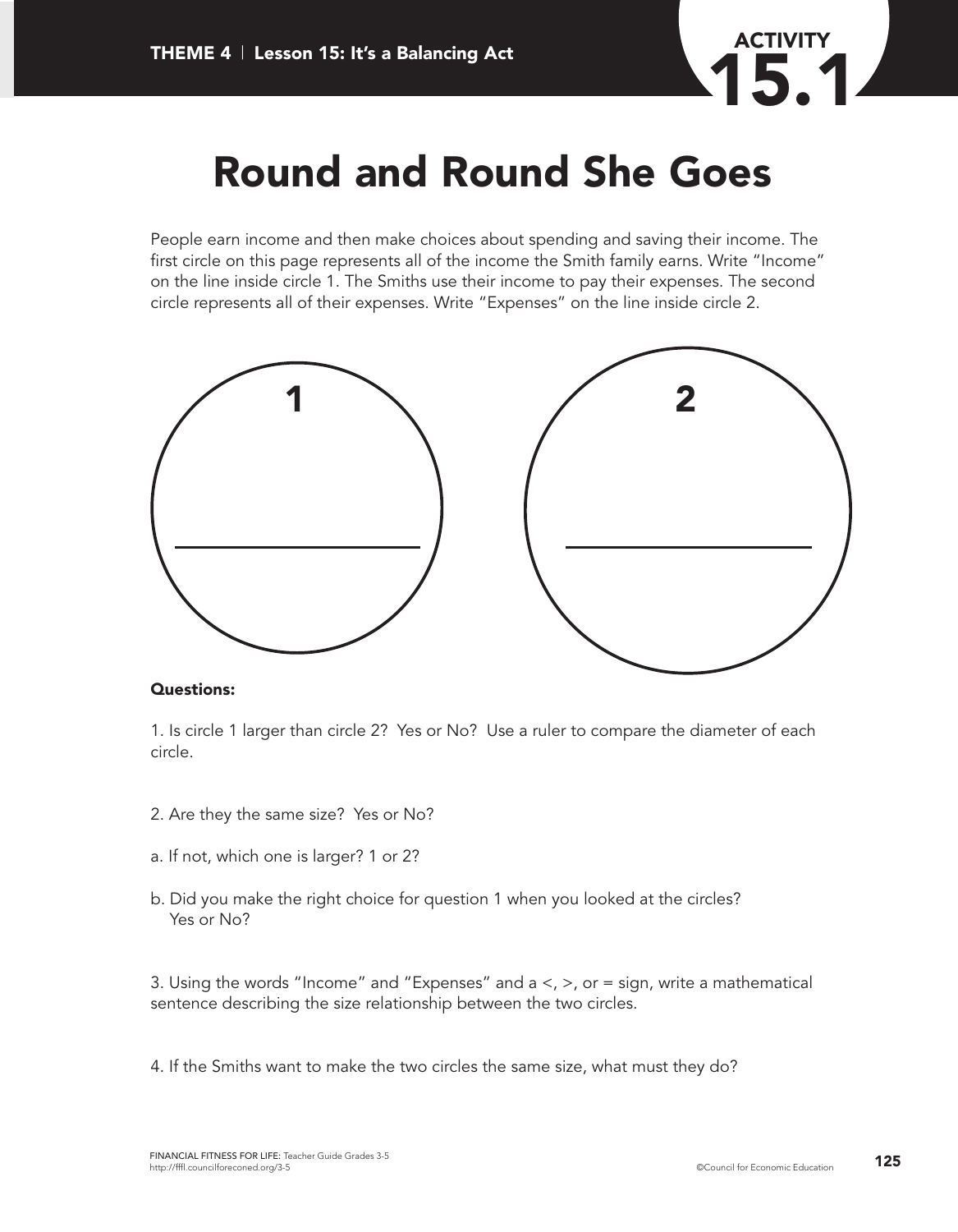# **ACTIVITY 15.11 THEME 4** | Lesson 15: It's a Balancing Act

Circle 3 on this page represents all income the Harris family earns. Write "Income" on the line in circle 3. The Harris family uses its income to pay its expenses. Circle 4 represents all their expenses. Write "Expenses" on the line in circle 4.



#### **Questions (continued):**

5. Is circle 3 larger than circle 4? Yes or No? Use a ruler to compare the diameter of each circle.

- 6. Are they the same size? Yes or No?
- a. If not, which one is larger? 3 or 4?
- b. Did you make the right choice for question 6 when you looked at the circles? Yes or No?

7. Using the words "Income" and "Expenses" and  $a <, >$ , or = sign, write a mathematical sentence describing the size relationship between the two circles.

8. If the Harris family wants to make the two circles the same size, what must it do?